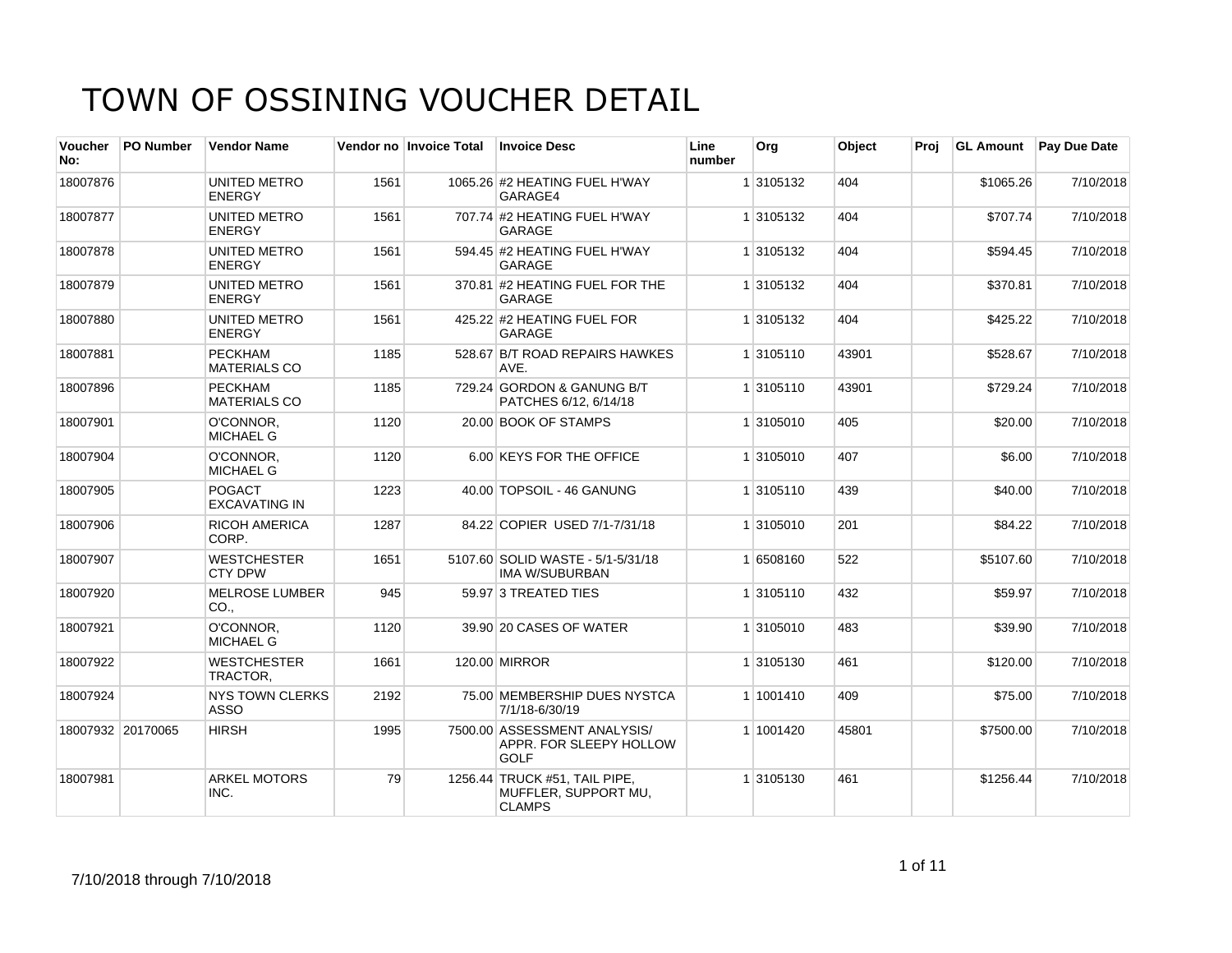| Voucher<br>No:    | <b>PO Number</b> | <b>Vendor Name</b>                        |      | Vendor no Invoice Total | <b>Invoice Desc</b>                                             | Line<br>number | Org       | Object | Proj | <b>GL Amount</b> | <b>Pay Due Date</b> |
|-------------------|------------------|-------------------------------------------|------|-------------------------|-----------------------------------------------------------------|----------------|-----------|--------|------|------------------|---------------------|
| 18007982          |                  | <b>MT. KISCO TRUCK &amp;</b><br>AU        | 1000 |                         | 7.13 #68 HYDROLIC FILTER                                        |                | 1 3105130 | 461    |      | \$7.13           | 7/10/2018           |
| 18007983          |                  | <b>MT. KISCO TRUCK &amp;</b><br>AU        | 1000 |                         | 177.52 #68 BATTERY                                              |                | 1 3105130 | 461    |      | \$177.52         | 7/10/2018           |
| 18007984          |                  | <b>MT. KISCO TRUCK &amp;</b><br>AU        | 1000 |                         | 190.08 #68, #21, #7 STOCK PARTS                                 |                | 1 3105130 | 461    |      | \$190.08         | 7/10/2018           |
| 18007985          |                  | <b>MT. KISCO TRUCK &amp;</b><br>AU.       | 1000 |                         | 392.42 #68 BRAKES                                               |                | 1 3105130 | 461    |      | \$392.42         | 7/10/2018           |
| 18007986          |                  | <b>MT. KISCO TRUCK &amp;</b><br>AU        | 1000 |                         | 137.34 BRAKE CALIPER #68                                        |                | 1 3105130 | 461    |      | \$137.34         | 7/10/2018           |
| 18007987          |                  | <b>UNIFIRST</b><br><b>CORPORATION</b>     | 1556 |                         | 60.70 GARAGE RAGS 6/21/18                                       |                | 1 3105132 | 432    |      | \$60.70          | 7/10/2018           |
| 18007988          |                  | <b>UNIFIRST</b><br><b>CORPORATION</b>     | 1556 |                         | 60.70 GARAGE RAGS 6/28/18                                       |                | 1 3105132 | 432    |      | \$60.70          | 7/10/2018           |
| 18007989          |                  | CAREY & WALSH,<br>INC.                    | 254  |                         | 321.20 SERVICE AC UNITS FOR HWY<br><b>DEPT OFFICE</b>           |                | 1 3105010 | 407    |      | \$321.20         | 7/10/2018           |
| 18007990          |                  | <b>NYTECH SUPPLY</b><br><b>INTERP</b>     | 1111 |                         | 263.77 FOR SHOP- GLOVES<br><b>SCRUBBERS BROOMS</b>              |                | 1 3105130 | 461    |      | \$263.77         | 7/10/2018           |
| 18007992          |                  | <b>CORSI TIRE</b>                         | 344  |                         | 320.00 TIRES FOR CHIPPER #90                                    |                | 1 3105130 | 461    |      | \$320.00         | 7/10/2018           |
| 18007994          |                  | <b>CORSI TIRE</b>                         | 344  |                         | 464.00 #74 DODGE                                                |                | 1 3105130 | 461    |      | \$464.00         | 7/10/2018           |
| 18007997          |                  | <b>ALL-MAKES PUMP &amp;</b><br><b>MOT</b> | 41   |                         | 2575.00 MONTHLY MAINTENENCE<br>6/25/18 PLUS PART                |                | 14508120  | 456    |      | \$1120.46        | 7/10/2018           |
|                   |                  |                                           |      |                         |                                                                 |                | 2 4508120 | 456    |      | \$879.54         | 7/10/2018           |
|                   |                  |                                           |      |                         |                                                                 |                | 3 1007112 | 456    |      | \$575.00         | 7/10/2018           |
| 18008000          |                  | <b>OSSINING LAWN</b><br><b>MOWER</b>      | 1140 |                         | 96.00 OILS AND BLADES FOR 48"<br><b>WALK BEHIND MOWER</b>       |                | 1 3105140 | 456    |      | \$96.00          | 7/10/2018           |
| 18008002          |                  | <b>VILLAGE OF</b><br><b>BRIARCLIF</b>     | 1606 |                         | 93.50 WATER 3/15-6/15 HIGHWAY<br><b>OFFICE</b>                  |                | 1 3105010 | 483    |      | \$93.50          | 7/10/2018           |
| 18008004          |                  | <b>VILLAGE OF</b><br><b>BRIARCLIF</b>     | 1606 |                         | 228.00 WATER GARAGE 3/15-6/15                                   |                | 1 3105132 | 483    |      | \$228.00         | 7/10/2018           |
| 18008009 20180111 |                  | THE RESEARCH<br><b>FOUNDAT</b>            | 2762 |                         | 10000.00 HOMESTEAD STUDY-<br>PAYMENT 1 OF 3                     |                | 1 3701355 | 200    | 5187 | \$10000.00       | 7/10/2018           |
| 18008011          |                  | ANTHONY L.<br><b>FIORITO I</b>            | 69   |                         | 1300.00 EMERGENCY CEDAR LN<br>FORCED SEWER MAIN BREAK<br>6/1/18 |                | 1 1007112 | 456    |      | \$1300.00        | 7/10/2018           |
| 18008015          |                  | <b>SILVERBERG</b><br>ZALANTIS,            | 1404 |                         | 5600.00 MONTHLY RETAINER- JUNE<br>2018                          |                | 1 1001420 | 458    |      | \$2800.00        | 7/10/2018           |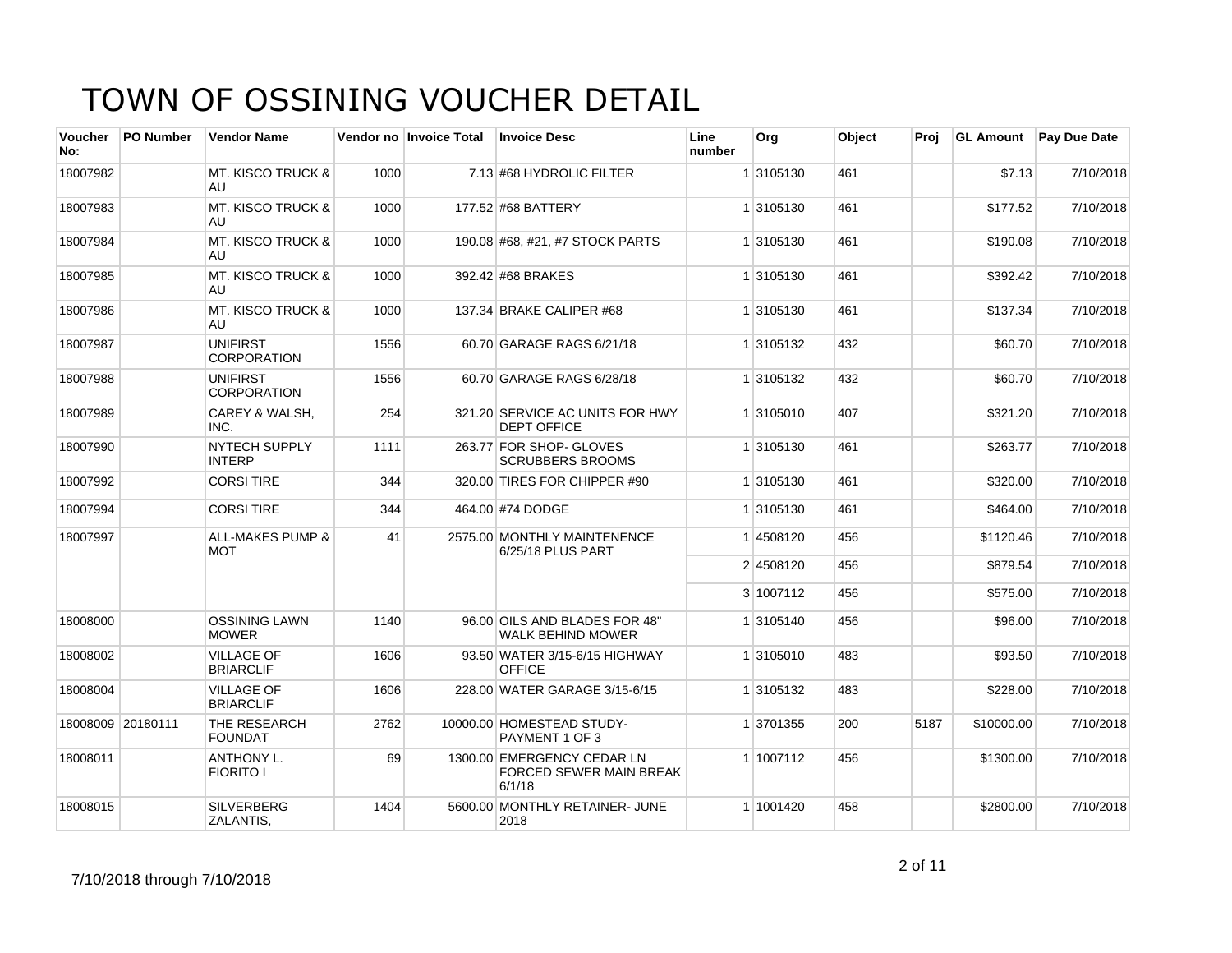| <b>Voucher</b><br>No: | <b>PO Number</b> | <b>Vendor Name</b>                        |      | Vendor no Invoice Total | <b>Invoice Desc</b>                                                   | Line<br>number | Org       | Object | Proj | <b>GL Amount</b> | Pay Due Date |
|-----------------------|------------------|-------------------------------------------|------|-------------------------|-----------------------------------------------------------------------|----------------|-----------|--------|------|------------------|--------------|
| 18008015              |                  | <b>SILVERBERG</b><br>ZALANTIS,            | 1404 |                         | 5600.00 MONTHLY RETAINER- JUNE<br>2018                                |                | 2 2001420 | 458    |      | \$2800.00        | 7/10/2018    |
| 18008019              |                  | <b>ALL-MAKES PUMP &amp;</b><br><b>MOT</b> | 41   |                         | 785.00 SUPPLY AND INSTALL A NEW<br><b>DISCHARGE DIAPHRAGM</b>         |                | 14508120  | 456    |      | \$785.00         | 7/10/2018    |
| 18008021              |                  | <b>SILVERBERG</b><br>ZALANTIS,            | 1404 |                         | 378.00 MURANELLI TAX CLAIM                                            |                | 1 1001420 | 458    |      | \$189.00         | 7/10/2018    |
|                       |                  |                                           |      |                         |                                                                       |                | 2 2001420 | 458    |      | \$189.00         | 7/10/2018    |
| 18008022              |                  | PARTSMASTER<br><b>DIVISION</b>            | 1937 |                         | 187.29 BITS AND BUTT SPLICE FOR<br><b>SHOP</b>                        |                | 1 3105130 | 461    |      | \$187.29         | 7/10/2018    |
| 18008024              |                  | AAA EMERGENCY<br><b>SUPPLY</b>            | 13   |                         | 195.00 LIGHT FOR WORKING ON<br>SEWER LIFT STATIONS AT<br><b>NIGHT</b> |                | 14508120  | 456    |      | \$195.00         | 7/10/2018    |
| 18008026              |                  | <b>BOB'S ARMY &amp;</b><br><b>NAVY ST</b> | 177  |                         | 25.00 JASON CLARK WORK SHIRT                                          |                | 1 3105140 | 435    |      | \$25.00          | 7/10/2018    |
| 18008027              |                  | <b>GREATER</b><br><b>OSSINING TEL</b>     | 604  |                         | 950.00 GO TV SERVICES, JUNE 2018                                      |                | 1 1001650 | 400    |      | \$475.00         | 7/10/2018    |
|                       |                  |                                           |      |                         |                                                                       |                | 2 2001650 | 400    |      | \$475.00         | 7/10/2018    |
| 18008028              |                  | <b>CHEMSEARCH</b>                         | 283  |                         | 439.35 OIL ABSORBING MATS AND<br>DRUM DOLLY                           |                | 1 3105130 | 461    |      | \$439.35         | 7/10/2018    |
| 18008029              |                  | CINTAS CORP.                              | 299  |                         | 127.62 SAFETY GLASSES                                                 |                | 1 3105140 | 201    |      | \$127.62         | 7/10/2018    |
| 18008030              |                  | MALONE, ANN<br>CARROLL                    | 901  |                         | 13.45 REIMBURSEMENT- MAILING<br>OF FILE TO APPELLATE<br>COURT         |                | 1 1001110 | 406    |      | \$13.45          | 7/10/2018    |
| 18008031              |                  | ZHININ, JESSICA                           | 1727 |                         | 70.00 INTERPRETER SERVICES,<br>3.5HRS @ \$20/HR                       |                | 1 1001110 | 453    |      | \$70.00          | 7/10/2018    |
| 18008032              |                  | LAWSON<br>PRODUCTS. INC                   | 825  | 411,60 SHOP             |                                                                       |                | 1 3105130 | 461    |      | \$411.60         | 7/10/2018    |
| 18008033              |                  | <b>CON EDISON</b><br>CORPORATE            | 319  |                         | 37.44 PONDVEIW LANE PUMP GAS                                          |                | 1 4508120 | 403    |      | \$37.44          | 7/10/2018    |
| 18008034              |                  | <b>PECKHAM</b><br><b>MATERIALS CO</b>     | 1185 |                         | 398.77 BLACK TOP 6/18+6/20                                            |                | 1 3105110 | 43901  |      | \$398.77         | 7/10/2018    |
| 18008035              |                  | <b>STAPLES INC. &amp;</b><br><b>SUBSI</b> | 1439 |                         | 87.00 TONER                                                           |                | 1 1001110 | 406    |      | \$87.00          | 7/10/2018    |
| 18008036              |                  | PATCHEN STENO<br><b>SERVIC</b>            | 1174 |                         | 260.00 STENO SERVICES, PEOPLE V.<br><b>JENKINS</b>                    |                | 1 1001110 | 453    |      | \$260.00         | 7/10/2018    |
| 18008037              |                  | <b>ANJO</b>                               | 2144 |                         | 50.00 INTERPRETER SERVICES.<br>2.5HRS @ \$20/HR                       |                | 1 1001110 | 453    |      | \$25.00          | 7/10/2018    |
|                       |                  |                                           |      |                         |                                                                       |                | 2 1001130 | 453    |      | \$25.00          | 7/10/2018    |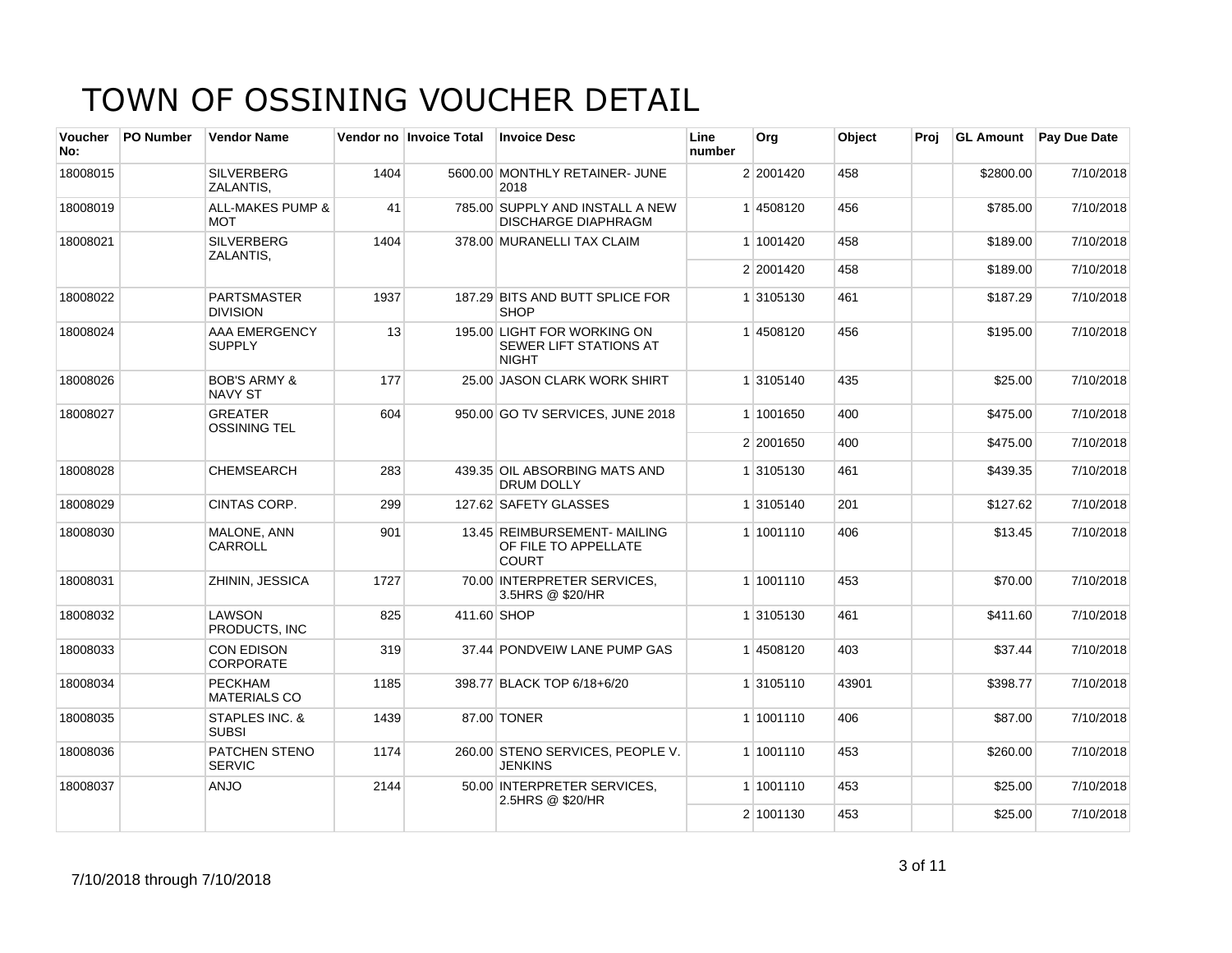| <b>Voucher</b><br>No: | <b>PO Number</b>  | <b>Vendor Name</b>                        |      | Vendor no Invoice Total | <b>Invoice Desc</b>                                                    | Line<br>number | Org       | <b>Object</b> | Proi | <b>GL Amount</b> | <b>Pay Due Date</b> |
|-----------------------|-------------------|-------------------------------------------|------|-------------------------|------------------------------------------------------------------------|----------------|-----------|---------------|------|------------------|---------------------|
| 18008038              |                   | O'CONNOR.<br><b>MICHAEL G</b>             | 1120 |                         | 12.99 REPLACE CELL PHONE<br><b>CHARGER</b>                             |                | 1 3105010 | 406           |      | \$12.99          | 7/10/2018           |
| 18008039              |                   | <b>FOREVER</b>                            | 1832 |                         | 550.00 3/9 CUT UP FALLEN MAPLE,<br>3/20 CUT DOWN CHERRY<br><b>TREE</b> |                | 1 3105140 | 499           |      | \$550.00         | 7/10/2018           |
| 18008040              |                   | <b>XEROX FINANCIAL</b><br><b>SERV</b>     | 1692 |                         | 210.09 CLERKS COPIER, 6/9-7/8                                          |                | 1 1001410 | 407           |      | \$210.09         | 7/10/2018           |
| 18008043              |                   | C & C HYDRAULICS,<br>IN                   | 226  |                         | 631.00 YEARLY HYDRAULICS LIFT<br><b>INSPECTIONS</b>                    |                | 1 3105130 | 461           |      | \$631.00         | 7/10/2018           |
|                       | 18008045 20180032 | <b>FOREVER</b>                            | 1832 |                         | 1540.00 CUT DOWN TREE IN FRONT<br>OF #12                               |                | 1 3105140 | 499           |      | \$1540.00        | 7/10/2018           |
| 18008055              |                   | <b>BOB'S ARMY &amp;</b><br><b>NAVY ST</b> | 177  |                         | 169.99 UNIFORM ALLOWANCE J.<br>CASTRO JR.                              |                | 1 3208810 | 435           |      | \$169.99         | 7/10/2018           |
| 18008056              |                   | <b>OPTIMUM -</b><br><b>CABLEVISIO</b>     | 1129 |                         | 29.95 DALE CEMETERY PHONE &<br>INTERNET, 6/16-7/15                     |                | 1 3208810 | 402           |      | \$29.95          | 7/10/2018           |
| 18008057              |                   | <b>DAKOTA SUPPLY</b><br>CORP.             | 373  |                         | 504.00 3/4" STONE TO GERLACH<br><b>PARK</b>                            |                | 1 3707110 | 200           | 5205 | \$504.00         | 7/10/2018           |
| 18008058              |                   | <b>HOME MASON</b><br><b>SUPPLY</b>        | 1844 |                         | 613.30 TOOLS FOR MASON WORK                                            |                | 1 1007110 | 485           |      | \$613.30         | 7/10/2018           |
| 18008061              |                   | <b>DAKOTA SUPPLY</b><br>CORP.             | 373  |                         | 1102.00 SUPLIES FOR CEDAR LANE<br><b>GARDEN SHED INSTALL</b>           |                | 1 1007110 | 485           |      | \$1102.00        | 7/10/2018           |
| 18008062              |                   | <b>DELTA DENTAL</b>                       | 398  |                         | 6101.46 DELTA DENTAL, JULY 2018                                        |                | 1 1009070 | 800           |      | \$3856.58        | 7/10/2018           |
|                       |                   |                                           |      |                         |                                                                        |                | 2 2009070 | 800           |      | \$327.50         | 7/10/2018           |
|                       |                   |                                           |      |                         |                                                                        |                | 3 3109070 | 800           |      | \$1604.99        | 7/10/2018           |
|                       |                   |                                           |      |                         |                                                                        |                | 4 3209070 | 800           |      | \$312.39         | 7/10/2018           |
| 18008063              |                   | HOME DEPOT<br><b>CREDIT SE</b>            | 671  |                         | 271.07 SUPPLIES FOR DOCKS                                              |                | 1 1007110 | 485           |      | \$271.07         | 7/10/2018           |
| 18008064              |                   | HOME DEPOT<br><b>CREDIT SE</b>            | 671  |                         | 74.35 SUPPLIES FOR DOCKS                                               |                | 1 1007110 | 485           |      | \$74.35          | 7/10/2018           |
| 18008065              |                   | <b>HOME DEPOT</b><br><b>CREDIT SE</b>     | 671  |                         | 778.15 SUPPLIES FOR DOG PARK<br><b>FENCE</b>                           |                | 1 1007110 | 485           |      | \$778.15         | 7/10/2018           |
| 18008066              |                   | HOME DEPOT<br><b>CREDIT SE</b>            | 671  |                         | 199.90 EVENT TABLES FOR<br><b>WATERFRONT</b>                           |                | 1 1007110 | 485           |      | \$199.90         | 7/10/2018           |
| 18008067              |                   | <b>RIM PLUMBING &amp;</b><br><b>HEATI</b> | 1290 |                         | 98.70 SUPPLIES FOR WATERFRONT<br><b>BATHROOM</b>                       |                | 1 1007110 | 485           |      | \$98.70          | 7/10/2018           |
|                       | 18008068 20180080 | <b>CLEAN CUT</b>                          | 2246 |                         | 3900.00 EMERGENCY CONCRETE<br><b>REPAIRS AT SPRAY PARK</b>             |                | 1 3707110 | 200           | 5190 | \$3900.00        | 7/10/2018           |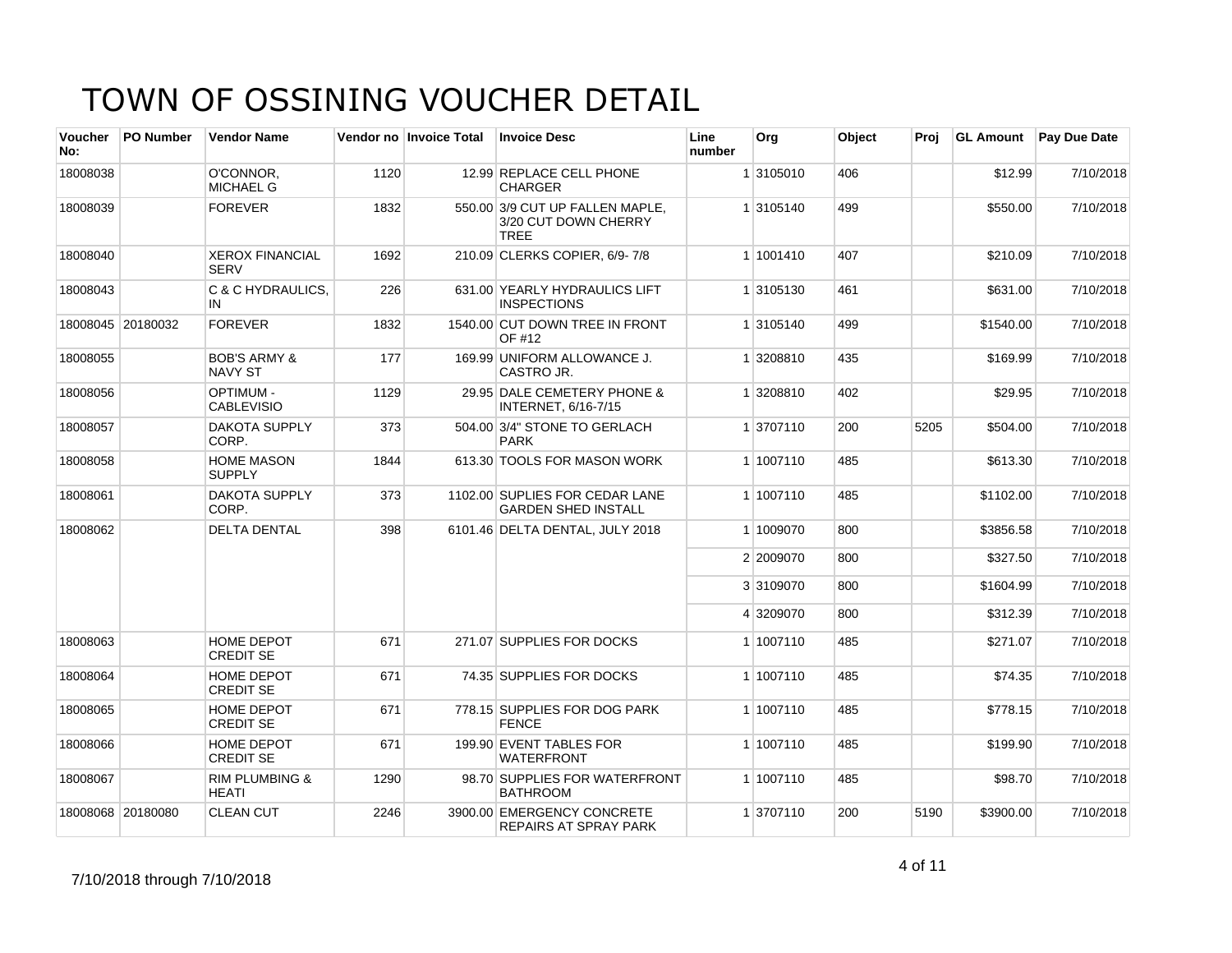| <b>Voucher</b><br>No: | <b>PO Number</b>  | <b>Vendor Name</b>                        |      | Vendor no Invoice Total | <b>Invoice Desc</b>                                        | Line<br>number | Org       | Object | Proj | <b>GL Amount</b> | <b>Pay Due Date</b> |
|-----------------------|-------------------|-------------------------------------------|------|-------------------------|------------------------------------------------------------|----------------|-----------|--------|------|------------------|---------------------|
| 18008069              |                   | <b>CLEAN CUT</b>                          | 2246 |                         | 334.00 SPRAY PARK REPAIRS:<br><b>LABOR &amp; MATERIALS</b> |                | 1 1007110 | 485    |      | \$334.00         | 7/10/2018           |
| 18008070              |                   | UNITED METRO<br><b>ENERGY</b>             | 1561 |                         | 265.29 125.7 GAL #2 OIL @\$2.1085 TO<br>CLAC               |                | 1 1007110 | 404    |      | \$265.29         | 7/10/2018           |
| 18008072              |                   | <b>ATLANTIC</b><br><b>IRRIGATION</b>      | 94   |                         | 232.37 SUPPLIES FOR GERLACH &<br><b>RYDER SPRINKLERS</b>   |                | 1 1007110 | 485    |      | \$232.37         | 7/10/2018           |
| 18008073              |                   | <b>BOBCAT OF NEW</b><br><b>YORK</b>       | 176  |                         | 497.50 REPAIRS TO SKID STEER                               |                | 1 1007110 | 455    |      | \$497.50         | 7/10/2018           |
| 18008074              |                   | <b>CSEA</b>                               | 362  |                         | 459.39 CSEA VISION BENEFIT, JULY<br>2018                   |                | 1 1009070 | 800    |      | \$325.89         | 7/10/2018           |
|                       |                   |                                           |      |                         |                                                            |                | 2 2009070 | 800    |      | \$133.50         | 7/10/2018           |
| 18008075              |                   | <b>SBS PRINTING &amp;</b><br><b>SHIPP</b> | 1363 |                         | 128.60 SIGNS FOR MBSO WITH \$80<br>SPONSORSHIP FROM SBS    |                | 1 1001220 | 406    |      | \$128.60         | 7/10/2018           |
| 18008076              |                   | CONTE, MARIO                              | 2641 |                         | 56.70 CRIMINAL SUMMONS-<br>PEOPLE V. 21 SPRING LLC         |                | 1 1001110 | 408    |      | \$56.70          | 7/10/2018           |
| 18008077              |                   | <b>BOB'S ARMY &amp;</b><br><b>NAVY ST</b> | 177  |                         | 500.00 M. PISCOPIELLO UNIFORM<br><b>ALLOWANCE</b>          |                | 1 1007110 | 435    |      | \$500.00         | 7/10/2018           |
| 18008078              |                   | <b>BOB'S ARMY &amp;</b><br><b>NAVY ST</b> | 177  |                         | 500.00 J. TORIBIO UNIFORM<br><b>ALLOWANCE</b>              |                | 1 1007110 | 435    |      | \$500.00         | 7/10/2018           |
| 18008079              |                   | STAPLES INC. &<br><b>SUBSI</b>            | 1439 |                         | 36.47 COPY PAPER, CASES FOR<br><b>DVDS</b>                 |                | 1 1001110 | 406    |      | \$36.47          | 7/10/2018           |
| 18008080              |                   | <b>BOB'S ARMY &amp;</b><br><b>NAVY ST</b> | 177  |                         | 70.00 J. TORIBIO UNIFORM<br><b>ALLOWANCE</b>               |                | 1 1007110 | 435    |      | \$70.00          | 7/10/2018           |
| 18008081              |                   | <b>SUBURBAN</b><br><b>CARTING</b>         | 1758 |                         | 1944.60 CONSTRUCTION WASTE AT<br><b>CEDAR LANE PARK</b>    |                | 1 1007110 | 485    |      | \$1944.60        | 7/10/2018           |
| 18008084              |                   | <b>OSSINING</b><br><b>VOLUNTEER</b>       | 1149 |                         | 8184.00 REIMBURSEMENT FROM<br>SLEEPY HOLLOW, 7/1 - 7/31    |                | 1 6604540 | 520    |      | \$8184.00        | 7/10/2018           |
| 18008085              |                   | <b>OPTIMUM -</b><br><b>CABLEVISIO</b>     | 1129 |                         | 29.95 COURT INTERNET, 6/16-7/15                            |                | 1 1001110 | 406    |      | \$29.95          | 7/10/2018           |
|                       | 18008087 20170050 | <b>ACME AUTO</b><br><b>LEASING</b>        | 1949 |                         | 365.00 NISSAN LEAF LEASE FOR<br>BUILDING, 7/1 - 7/31       |                | 1 2003620 | 207    |      | \$365.00         | 7/10/2018           |
| 18008101              |                   | MALONE, ANN<br>CARROLL                    | 901  |                         | 35.00 REIMBURSEMENT- NEW SIGN<br>FOR FRONT OF 86 SPRING ST |                | 1 1001110 | 406    |      | \$35.00          | 7/10/2018           |
| 18008102              |                   | <b>CIT TECHNOLOGY</b><br><b>FINAN</b>     | 301  |                         | 179.00 SHARP COPIER FOR<br><b>BUILDING DEPARTMENT</b>      |                | 1 2003620 | 407    |      | \$179.00         | 7/10/2018           |
| 18008103              |                   | STAPLES INC. &<br><b>SUBSI</b>            | 1439 |                         | 83.85 OFFICE SUPPLIES                                      |                | 1 2003620 | 201    |      | \$83.85          | 7/10/2018           |
| 18008104              |                   | THE JOURNAL<br><b>NEWS</b>                | 1504 |                         | 120.00 LEGAL NOTICE- PB<br>ARMSTRONG, 593 NS ROAD          |                | 1 2008020 | 401    |      | \$120.00         | 7/10/2018           |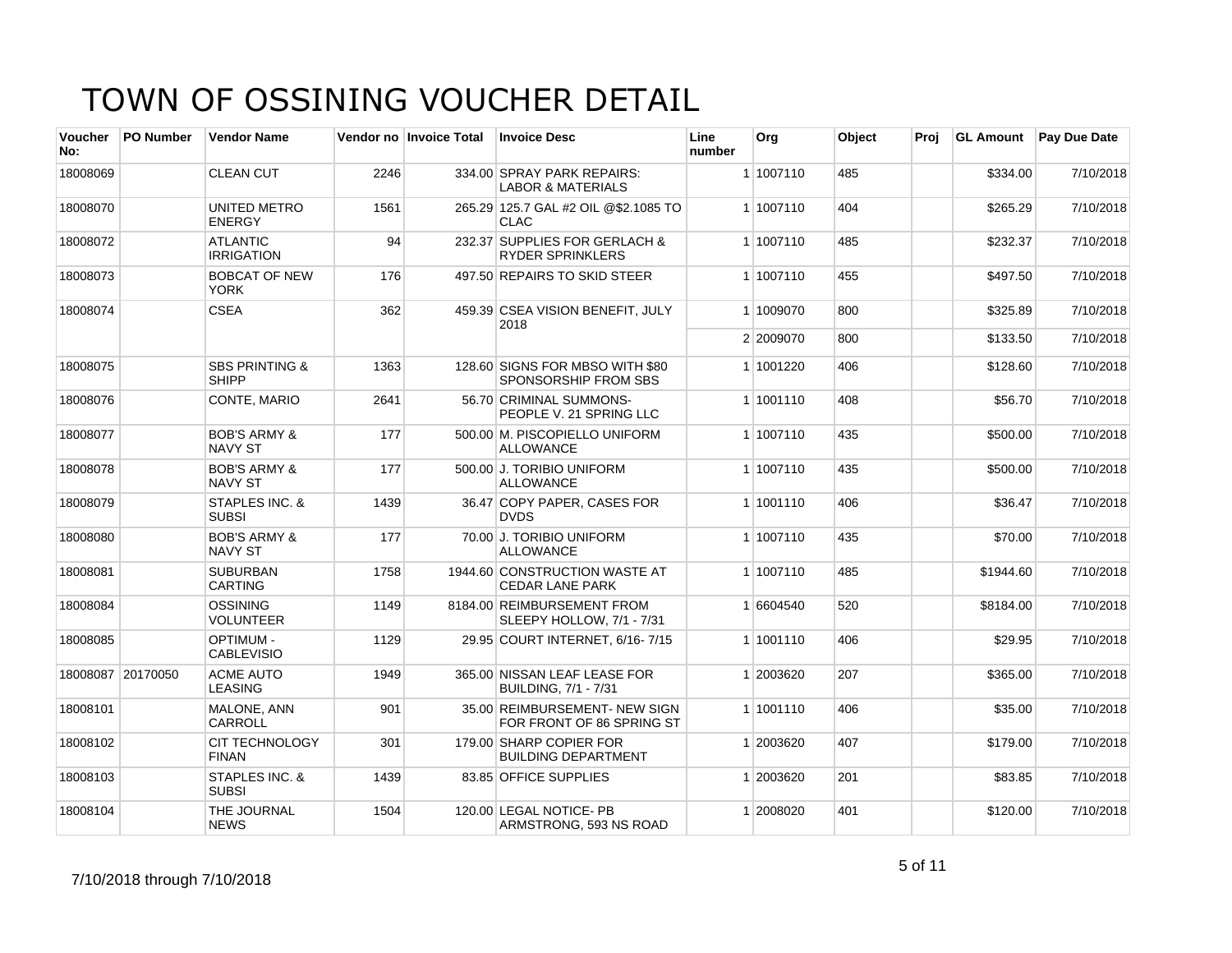| <b>Voucher</b><br>No: | <b>PO Number</b> | <b>Vendor Name</b>                    |      | Vendor no Invoice Total | <b>Invoice Desc</b>                                       | Line<br>number | Org       | Object | Proj |           | GL Amount   Pay Due Date |
|-----------------------|------------------|---------------------------------------|------|-------------------------|-----------------------------------------------------------|----------------|-----------|--------|------|-----------|--------------------------|
| 18008105              |                  | <b>CIT TECHNOLOGY</b><br><b>FINAN</b> | 301  |                         | 179.00 SHARP COPIER FOR<br><b>BUILDING DEPARTMENT</b>     |                | 1 2003620 | 407    |      | \$179.00  | 7/10/2018                |
| 18008106              |                  | <b>LASER CARTRIDGE</b><br><b>SERV</b> | 819  |                         | 139.00 1YR CONTRACT RENEWAL-<br><b>TAX OFFICE PRINTER</b> |                | 1 1001330 | 407    |      | \$139.00  | 7/10/2018                |
| 18008107              |                  | PERLOWITZ, HOLLY                      | 2495 |                         | 822.27 REIMBURSEMENT- NYSATRC<br>MILEAGE & LODGING        |                | 1 1001330 | 40901  |      | \$822.27  | 7/10/2018                |
| 18008108              |                  | <b>WESTCHESTER</b>                    | 2324 |                         | 275.00 2018 WPATS DUES                                    |                | 1 1001220 | 40901  |      | \$275.00  | 7/10/2018                |
| 18008110              |                  | <b>VILLAGE OF</b><br><b>OSSINING</b>  | 1607 |                         | 2317.90 MAY 2018 GAS CHARGES                              |                | 1 3208810 | 411    |      | \$345.69  | 7/10/2018                |
|                       |                  |                                       |      |                         |                                                           |                | 2 1006772 | 411    |      | \$699.08  | 7/10/2018                |
|                       |                  |                                       |      |                         |                                                           |                | 3 1007110 | 411    |      | \$460.46  | 7/10/2018                |
|                       |                  |                                       |      |                         |                                                           |                | 4 3105110 | 411    |      | \$761.13  | 7/10/2018                |
|                       |                  |                                       |      |                         |                                                           |                | 5 2003620 | 411    |      | \$51.54   | 7/10/2018                |
| 18008111              |                  | <b>VILLAGE OF</b><br>OSSINING         | 1607 |                         | 231.79 GAS USAGE CHARGES, MAY<br>2018                     |                | 1 3208810 | 411    |      | \$34.77   | 7/10/2018                |
|                       |                  |                                       |      |                         |                                                           |                | 2 1006772 | 411    |      | \$69.91   | 7/10/2018                |
|                       |                  |                                       |      |                         |                                                           |                | 3 2003620 | 411    |      | \$5.15    | 7/10/2018                |
|                       |                  |                                       |      |                         |                                                           |                | 4 1007110 | 411    |      | \$46.06   | 7/10/2018                |
|                       |                  |                                       |      |                         |                                                           |                | 5 3105110 | 411    |      | \$75.90   | 7/10/2018                |
| 18008112              |                  | <b>VILLAGE OF</b><br>OSSINING         | 1607 |                         | 1965.58 DIESEL USAGE, MAY 2018                            |                | 1 1007110 | 411    |      | \$152.46  | 7/10/2018                |
|                       |                  |                                       |      |                         |                                                           |                | 2 3208810 | 411    |      | \$73.93   | 7/10/2018                |
|                       |                  |                                       |      |                         |                                                           |                | 3 3105110 | 412    |      | \$1739.19 | 7/10/2018                |
| 18008114              |                  | <b>VILLAGE OF</b><br><b>OSSINING</b>  | 1607 |                         | 196.56 DIESEL USAGE CHARGE, MAY<br>2018                   |                | 1 3208810 | 411    |      | \$7.39    | 7/10/2018                |
|                       |                  |                                       |      |                         |                                                           |                | 2 1007110 | 411    |      | \$15.25   | 7/10/2018                |
|                       |                  |                                       |      |                         |                                                           |                | 3 3105110 | 412    |      | \$173.92  | 7/10/2018                |
| 18008116              |                  | <b>PITNEY BOWES</b><br><b>GLOBAL</b>  | 1213 |                         | 136.00 POSTAL MACHINE, 7/10/18-<br>10/9/18                |                | 1 2008020 | 405    |      | \$136.00  | 7/10/2018                |
| 18008118              |                  | <b>CIARCIA</b><br>ENGINEERING,        | 297  |                         | 262.50 RESEARCH/SKETCH GELARDI<br>WATERMAIN               |                | 1 2001989 | 446    |      | \$262.50  | 7/10/2018                |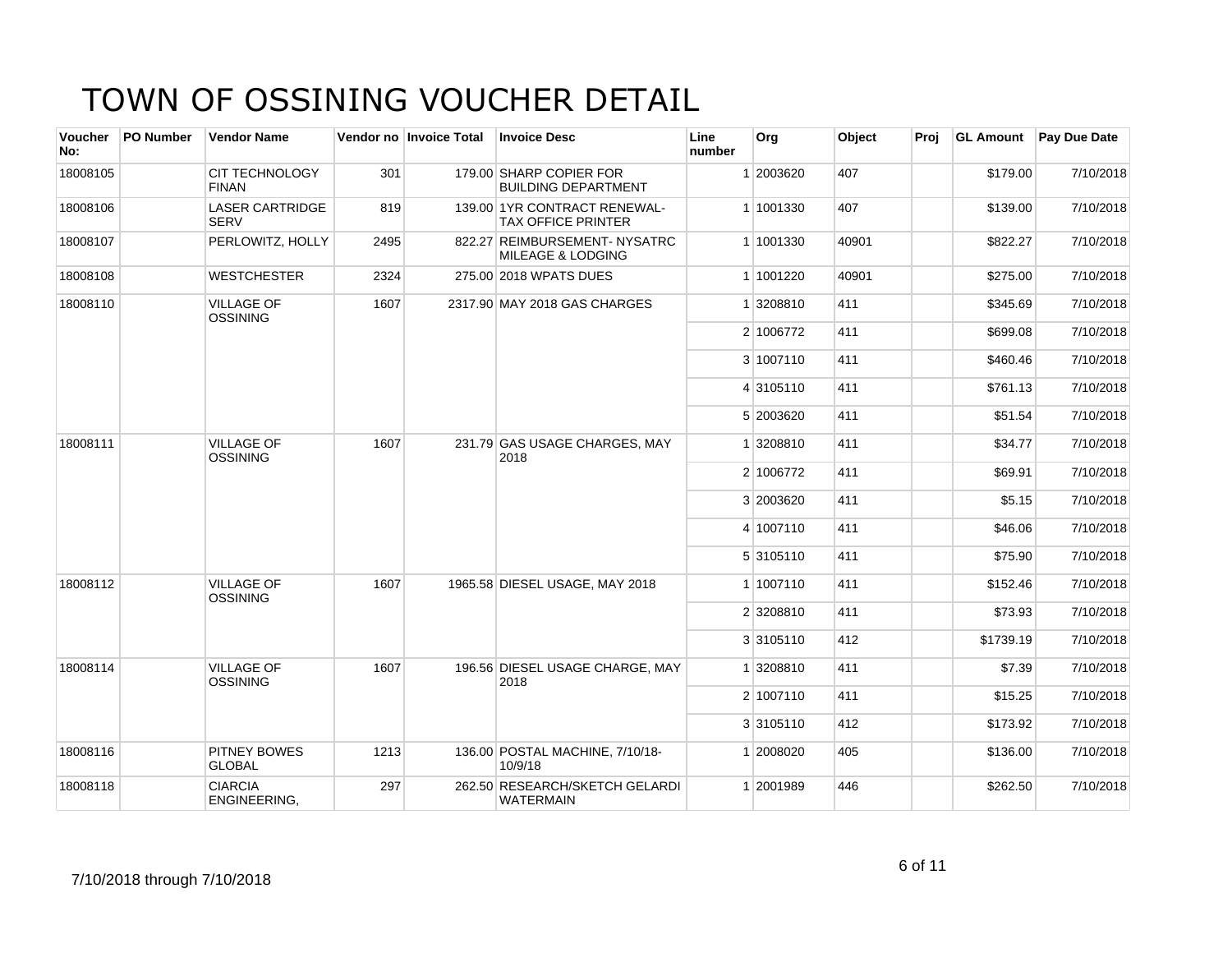| <b>Voucher</b><br>No: | PO Number         | <b>Vendor Name</b>                    |      | Vendor no Invoice Total | <b>Invoice Desc</b>                                              | Line<br>number | Org       | Object | Proj | <b>GL Amount</b> | <b>Pay Due Date</b> |
|-----------------------|-------------------|---------------------------------------|------|-------------------------|------------------------------------------------------------------|----------------|-----------|--------|------|------------------|---------------------|
| 18008119              |                   | <b>CIARCIA</b><br>ENGINEERING,        | 297  |                         | 975.00 REVIEW SUNSHINE<br>DOCUMENTS./EAF, PREPARE<br><b>MEMO</b> |                | 1 2001989 | 446    |      | \$975.00         | 7/10/2018           |
| 18008121              |                   | <b>CON EDISON</b><br><b>CORPORATE</b> | 319  |                         | 34.03 OBCC GAS CHARGES, 5/24/-<br>6/22                           |                | 1 1007110 | 404    |      | \$34.03          | 7/10/2018           |
| 18008130              |                   | <b>VERIZON</b><br><b>WIRELESS</b>     | 1600 |                         | 477.34 VERIZON WIRELESS, 5/24-<br>6/23                           |                | 1 3105110 | 402    |      | \$121.75         | 7/10/2018           |
|                       |                   |                                       |      |                         |                                                                  |                | 2 1007110 | 402    |      | \$36.35          | 7/10/2018           |
|                       |                   |                                       |      |                         |                                                                  |                | 3 1006772 | 402    |      | \$32.70          | 7/10/2018           |
|                       |                   |                                       |      |                         |                                                                  |                | 4 1001620 | 407    |      | \$286.54         | 7/10/2018           |
|                       | 18008131 20180101 | <b>START GROUP</b>                    | 2373 |                         | 2200.00 CONFINED SPACE TRAINING<br>FOR PARKS & HIGHWAY           |                | 1 1007110 | 446    |      | \$733.33         | 7/10/2018           |
|                       |                   |                                       |      |                         |                                                                  |                | 2 3105110 | 451    |      | \$1466.67        | 7/10/2018           |
| 18008133              |                   | <b>VILLAGE OF</b><br><b>OSSINING</b>  | 1607 |                         | 982.70 7/18 PROSECUTOR IMA                                       |                | 1 1001420 | 520    |      | \$982.70         | 7/10/2018           |
| 18008135              |                   | <b>VILLAGE OF</b><br><b>OSSINING</b>  | 1607 |                         | 41933.64 7/18 FIRE IMA                                           |                | 1 6403410 | 520    |      | \$41933.64       | 7/10/2018           |
| 18008136              |                   | <b>VILLAGE OF</b><br><b>OSSINING</b>  | 1607 |                         | 1788.35 7/18 1ST FLOOR RENT IMA                                  |                | 1 1001620 | 521    |      | \$1788.35        | 7/10/2018           |
| 18008144              |                   | <b>MANY'S EXPRESS</b><br>INC.         | 907  |                         | 820.00 STORAGE OF VOTING<br>MACHINES JULY 2018                   |                | 1 1001450 | 43402  |      | \$820.00         | 7/10/2018           |
| 18008147              |                   | <b>VILLAGE OF</b><br><b>OSSINING</b>  | 1607 |                         | 7674.02 7/18 3RD FLOOR RENT IMA                                  |                | 1 1001620 | 521    |      | \$7674.02        | 7/10/2018           |
| 18008149              |                   | <b>VILLAGE OF</b><br><b>OSSINING</b>  | 1607 |                         | 33997.82 7/18 DATA PROCESSING IMA                                |                | 1 1001680 | 520    |      | \$12397.80       | 7/10/2018           |
|                       |                   |                                       |      |                         |                                                                  |                | 2 2001680 | 520    |      | \$8170.11        | 7/10/2018           |
|                       |                   |                                       |      |                         |                                                                  |                | 3 3101680 | 520    |      | \$6938.56        | 7/10/2018           |
|                       |                   |                                       |      |                         |                                                                  |                | 4 3201680 | 520    |      | \$577.31         | 7/10/2018           |
|                       |                   |                                       |      |                         |                                                                  |                | 5 5001680 | 520    |      | \$221.74         | 7/10/2018           |
|                       |                   |                                       |      |                         |                                                                  |                | 6 5101680 | 520    |      | \$156.24         | 7/10/2018           |
|                       |                   |                                       |      |                         |                                                                  |                | 7 4501680 | 520    |      | \$1047.79        | 7/10/2018           |
|                       |                   |                                       |      |                         |                                                                  |                | 8 6301680 | 520    |      | \$193.44         | 7/10/2018           |
|                       |                   |                                       |      |                         |                                                                  |                | 9 6401680 | 520    |      | \$1558.03        | 7/10/2018           |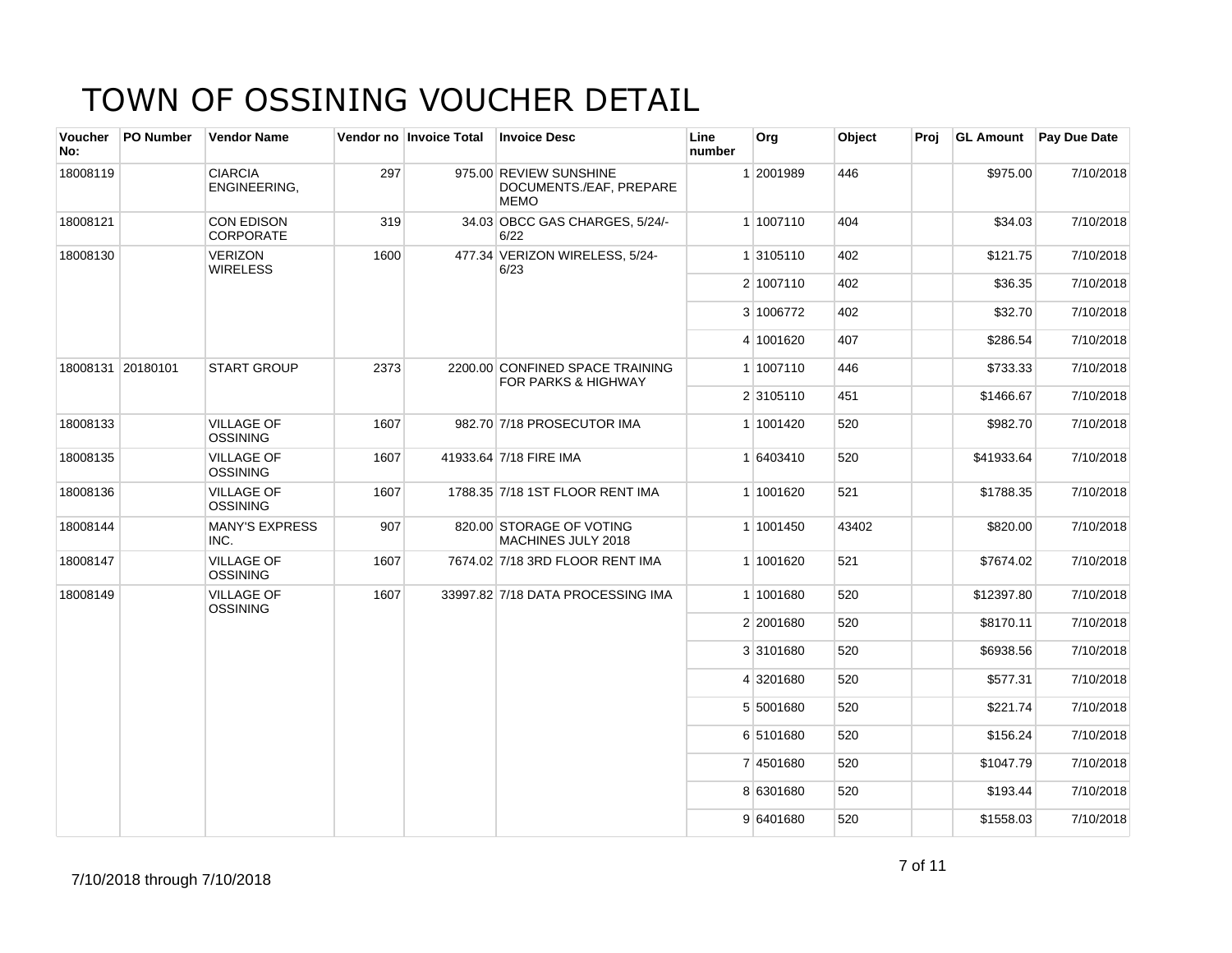| <b>Voucher</b><br>No: | <b>PO Number</b> | <b>Vendor Name</b>                    |      | Vendor no Invoice Total | <b>Invoice Desc</b>                                             | Line<br>number | Org        | Object | Proi |             | <b>GL Amount</b> Pay Due Date |
|-----------------------|------------------|---------------------------------------|------|-------------------------|-----------------------------------------------------------------|----------------|------------|--------|------|-------------|-------------------------------|
| 18008149              |                  | <b>VILLAGE OF</b><br><b>OSSINING</b>  | 1607 |                         | 33997.82 7/18 DATA PROCESSING IMA                               |                | 10 6501680 | 520    |      | \$1293.29   | 7/10/2018                     |
|                       |                  |                                       |      |                         |                                                                 |                | 11 6601680 | 520    |      | \$1443.51   | 7/10/2018                     |
| 18008150              |                  | <b>VILLAGE OF</b><br><b>OSSINING</b>  | 1607 |                         | 29368.36 7/18 RECREATION IMA                                    |                | 1 2007310  | 520    |      | \$29368.36  | 7/10/2018                     |
| 18008151              |                  | <b>VILLAGE OF</b><br><b>OSSINING</b>  | 1607 |                         | 2991.15 7/18 RECREATION RENT IMA                                |                | 1 1006770  | 460    |      | \$2991.15   | 7/10/2018                     |
| 18008153              |                  | <b>VILLAGE OF</b><br><b>OSSINING</b>  | 1607 |                         | 4137.23 7/18 COURT ROOM RENT IMA                                |                | 1 1001620  | 521    |      | \$4137.23   | 7/10/2018                     |
| 18008157              |                  | <b>VILLAGE OF</b><br><b>OSSINING</b>  | 1607 |                         | 1422.38 7/18 ARMORY RENT IMA                                    |                | 1 2003620  | 521    |      | \$1422.38   | 7/10/2018                     |
| 18008159              |                  | <b>VILLAGE OF</b><br>OSSINING         | 1607 |                         | 322.55 7/18 CONFERENCE ROOM<br><b>RENT IMA</b>                  |                | 1 1001620  | 521    |      | \$322.55    | 7/10/2018                     |
| 18008160              |                  | <b>VILLAGE OF</b><br><b>OSSINING</b>  | 1607 |                         | 7403.31 7/18 ENGINEERING IMA                                    |                | 1 1001440  | 520    |      | \$370.17    | 7/10/2018                     |
|                       |                  |                                       |      |                         |                                                                 |                | 2 2001440  | 520    |      | \$6292.81   | 7/10/2018                     |
|                       |                  |                                       |      |                         |                                                                 |                | 3 4501440  | 520    |      | \$740.33    | 7/10/2018                     |
| 18008164              |                  | <b>VILLAGE OF</b><br><b>OSSINING</b>  | 1607 |                         | 164619.08 7/18 POLICE IMA                                       |                | 1 2003120  | 520    |      | \$164619.08 | 7/10/2018                     |
| 18008165              |                  | <b>GM DIRECT</b><br><b>DISTRIBUTO</b> | 1795 |                         | 36.34 BREAD (WIN)                                               |                | 1 1006773  | 423    |      | \$36.34     | 7/10/2018                     |
| 18008167              |                  | <b>GM DIRECT</b><br><b>DISTRIBUTO</b> | 1795 |                         | 36.34 BREAD (WIN)                                               |                | 1 1006773  | 423    |      | \$36.34     | 7/10/2018                     |
| 18008168              |                  | <b>HUBBARD'S</b><br>CUPBOARD,         | 1784 |                         | 7809.05 JUNE 2018 CI MEALS, CII<br><b>MEALS, EXTRA SUPPLIES</b> |                | 1 1006770  | 441    |      | \$5101.35   | 7/10/2018                     |
|                       |                  |                                       |      |                         |                                                                 |                | 2 1006771  | 441    |      | \$2538.70   | 7/10/2018                     |
|                       |                  |                                       |      |                         |                                                                 |                | 3 1006773  | 406    |      | \$169.00    | 7/10/2018                     |
| 18008171              |                  | <b>BRIARCLIFF</b><br><b>BUSINESS</b>  | 202  |                         | 1175.00 10000 TAXI COUPONS.<br><b>PRINTED &amp; PERFORATED</b>  |                | 1 1006772  | 429    |      | \$1175.00   | 7/10/2018                     |
| 18008172              |                  | <b>MOMMY'S TAXI</b>                   | 2279 |                         | 983.25 REIMBURSEMENT- TAXI<br>COUPONS, 207 @ \$4.75/EACH        |                | 1 1006772  | 429    |      | \$983.25    | 7/10/2018                     |
| 18008173              |                  | JEFFRIES, PAUL                        | 1793 |                         | 75.00 ART CLASS                                                 |                | 1 1006772  | 409    |      | \$75.00     | 7/10/2018                     |
| 18008174              |                  | JEFFRIES, PAUL                        | 1793 |                         | 75.00 ART CLASS                                                 |                | 1 1006772  | 409    |      | \$75.00     | 7/10/2018                     |
| 18008175              |                  | JEFFRIES, PAUL                        | 1793 |                         | 75.00 ART CLASS                                                 |                | 1 1006772  | 409    |      | \$75.00     | 7/10/2018                     |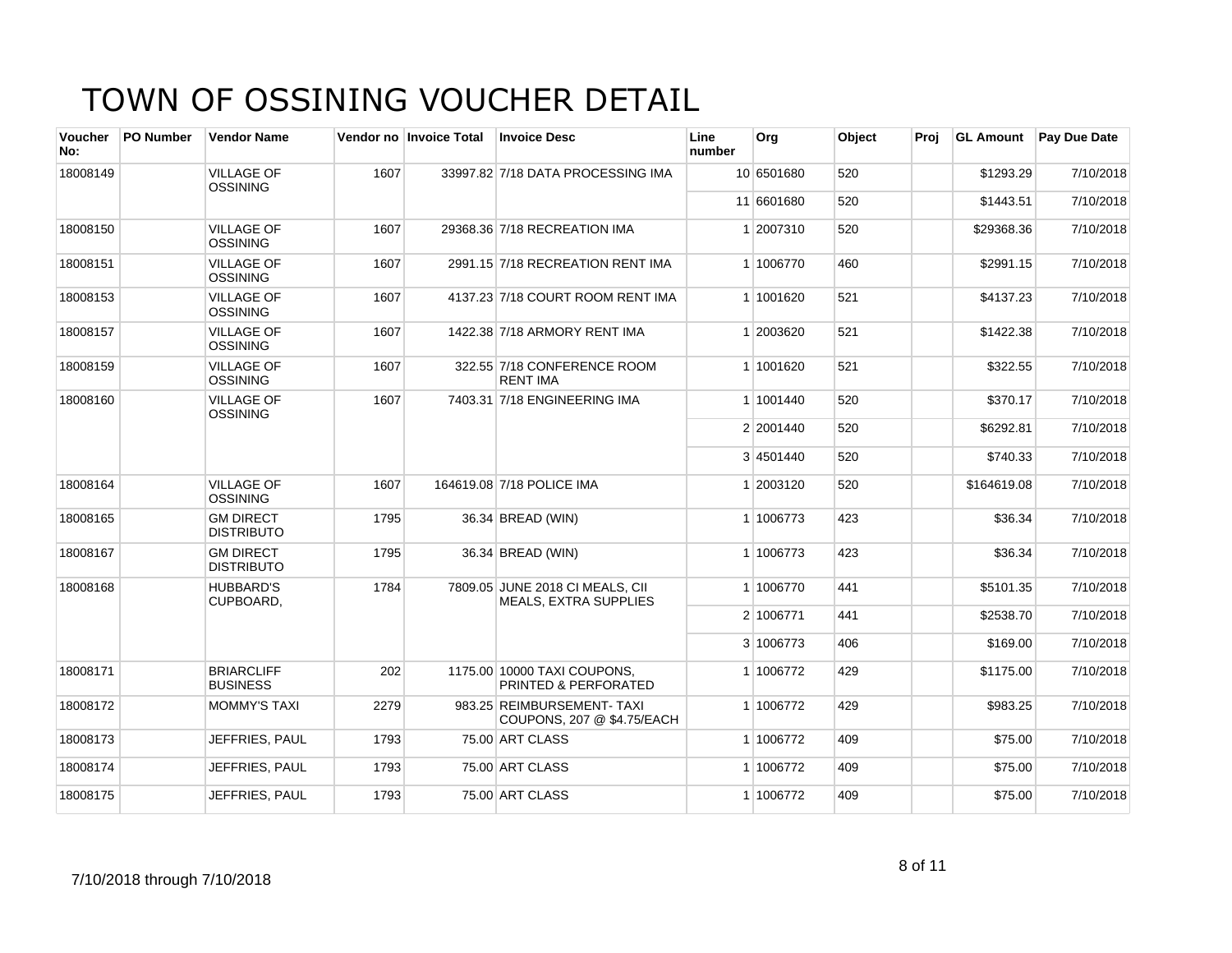| Voucher<br>No: | <b>PO Number</b> | <b>Vendor Name</b>                        |      | Vendor no Invoice Total | <b>Invoice Desc</b>                               | Line<br>number | <b>Org</b> | Object | Proi |          | <b>GL Amount</b> Pay Due Date |
|----------------|------------------|-------------------------------------------|------|-------------------------|---------------------------------------------------|----------------|------------|--------|------|----------|-------------------------------|
| 18008176       |                  | JEFFRIES, PAUL                            | 1793 |                         | 75.00 ART CLASS                                   |                | 1 1006772  | 409    |      | \$75.00  | 7/10/2018                     |
| 18008177       |                  | <b>KELLY, CAMERON</b>                     | 779  |                         | 70.00 DANCE CLASS                                 |                | 1 1006772  | 409    |      | \$70.00  | 7/10/2018                     |
| 18008178       |                  | <b>KELLY, CAMERON</b>                     | 779  |                         | 70.00 DANCE CLASS                                 |                | 1 1006772  | 409    |      | \$70.00  | 7/10/2018                     |
| 18008179       |                  | <b>KELLY, CAMERON</b>                     | 779  |                         | 70.00 DANCE CLASS                                 |                | 1 1006772  | 409    |      | \$70.00  | 7/10/2018                     |
| 18008180       |                  | <b>KELLY, CAMERON</b>                     | 779  |                         | 70.00 DANCE CLASS                                 |                | 1 1006772  | 409    |      | \$70.00  | 7/10/2018                     |
| 18008182       |                  | <b>KLEIN, DEBORAH</b>                     | 792  |                         | 105.00 SENIOR SOCIAL WORKER.<br>5HRS @ \$21/HR    |                | 1 1006772  | 409    |      | \$105.00 | 7/10/2018                     |
| 18008183       |                  | <b>KLEIN, DEBORAH</b>                     | 792  |                         | 283.50 SENIOR SOCIAL WORKER,<br>13.5HRS @ \$21/HR |                | 1 1006772  | 409    |      | \$283.50 | 7/10/2018                     |
| 18008184       |                  | <b>KLEIN, DEBORAH</b>                     | 792  |                         | 388.50 SENIOR SOCIAL WORKER.<br>18.5HRS @ \$21/HR |                | 1 1006772  | 409    |      | \$388.50 | 7/10/2018                     |
| 18008186       |                  | <b>KLEIN, DEBORAH</b>                     | 792  |                         | 420.00 SENIOR SOCIAL WORKER,<br>20HRS @ \$21/HR   |                | 1 1006772  | 409    |      | \$420.00 | 7/10/2018                     |
| 18008187       |                  | <b>KLEIN, DEBORAH</b>                     | 792  |                         | 315.00 SENIOR SOCIAL WORKER,<br>15HRS @ \$21/HR   |                | 1 1006772  | 409    |      | \$315.00 | 7/10/2018                     |
| 18008188       |                  | <b>BOB'S ARMY &amp;</b><br><b>NAVY ST</b> | 177  |                         | 64.99 HEAVY WORK SWEATSHIRT<br>(BANTA)            |                | 1 1006772  | 435    |      | \$64.99  | 7/10/2018                     |
| 18008189       |                  | <b>BOB'S ARMY &amp;</b><br>NAVY ST        | 177  |                         | 84.00 WORK SHOE (BANTA)                           |                | 1 1006772  | 435    |      | \$84.00  | 7/10/2018                     |
| 18008190       |                  | <b>STARTER FOOD</b><br>CORP. C            | 1441 |                         | 58.99 FOOD WIN                                    |                | 1 1006773  | 423    |      | \$58.99  | 7/10/2018                     |
| 18008191       |                  | <b>STARTER FOOD</b><br>CORP. C            | 1441 |                         | 30.77 FOOD WIN                                    |                | 1 1006773  | 423    |      | \$30.77  | 7/10/2018                     |
| 18008192       |                  | <b>STARTER FOOD</b><br>CORP. C            | 1441 |                         | 21.01 FOOD WIN                                    |                | 1 1006773  | 423    |      | \$21.01  | 7/10/2018                     |
| 18008193       |                  | <b>STARTER FOOD</b><br>CORP. C            | 1441 |                         | 74.86 FOOD WIN                                    |                | 1 1006773  | 423    |      | \$74.86  | 7/10/2018                     |
| 18008194       |                  | <b>STARTER FOOD</b><br>CORP. C            | 1441 |                         | 18.77 FOOD WIN                                    |                | 1 1006773  | 423    |      | \$18.77  | 7/10/2018                     |
| 18008196       |                  | <b>STARTER FOOD</b><br>CORP. C            | 1441 |                         | 52.39 FOOD WIN                                    |                | 1 1006773  | 423    |      | \$52.39  | 7/10/2018                     |
| 18008197       |                  | <b>STARTER FOOD</b><br>CORP. C            | 1441 |                         | 2.99 FOOD WIN                                     |                | 1 1006773  | 423    |      | \$2.99   | 7/10/2018                     |
| 18008198       |                  | STARTER FOOD<br>CORP. C                   | 1441 |                         | 44.60 FOOD WIN                                    |                | 1 1006773  | 423    |      | \$44.60  | 7/10/2018                     |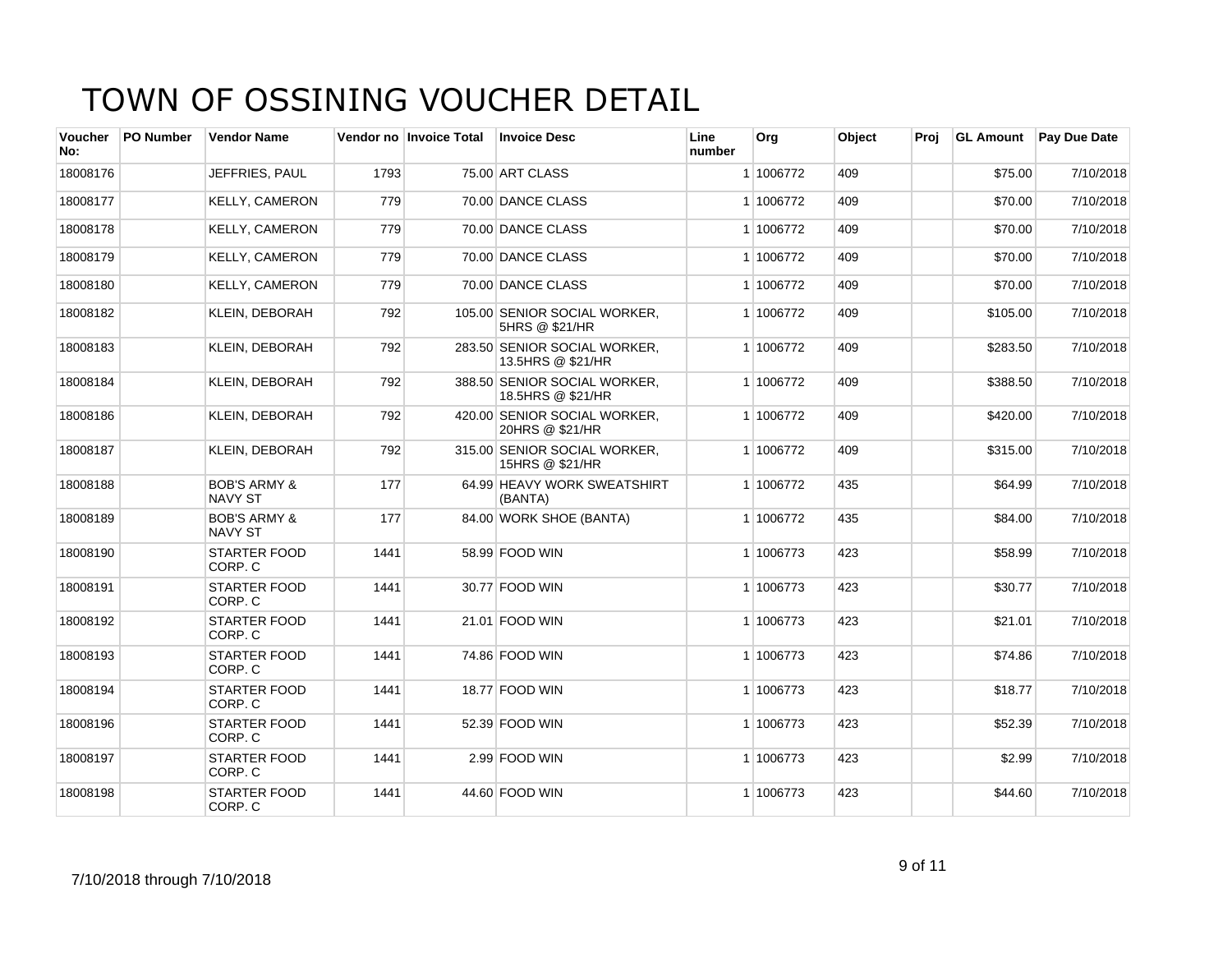| <b>Voucher</b><br>No: | <b>PO Number</b> | <b>Vendor Name</b>                    |      | Vendor no Invoice Total | <b>Invoice Desc</b>                                                   | Line<br>number | Org       | <b>Object</b> | Proi | <b>GL Amount</b> | <b>Pay Due Date</b> |
|-----------------------|------------------|---------------------------------------|------|-------------------------|-----------------------------------------------------------------------|----------------|-----------|---------------|------|------------------|---------------------|
| 18008199              |                  | <b>STARTER FOOD</b><br>CORP. C        | 1441 |                         | 31.17 SAXON WOODS POOL TRIP<br>(SNACKS & WATER)                       |                | 1 3400085 | 090902        |      | \$31.17          | 7/10/2018           |
| 18008200              |                  | ZHININ, JESSICA                       | 1727 |                         | 60.00 INTERPRETER SERVICES.<br>3HRS @ \$20/HR                         |                | 1 1001110 | 453           |      | \$60.00          | 7/10/2018           |
| 18008201              |                  | <b>NYS MAGISTRATES</b><br><b>ASSO</b> | 1101 |                         | 180.00 2018 MAGISTRATES DUES<br><b>FOR JUDGE KOBA</b>                 |                | 1 1001110 | 409           |      | \$180.00         | 7/10/2018           |
| 18008202              |                  | <b>CORPORATE PLAN</b>                 | 1836 |                         | 2018.75 ACA REPORTING 4/1/2018-<br>6/30/2018                          |                | 1 1001420 | 425           |      | \$1312.19        | 7/10/2018           |
|                       |                  |                                       |      |                         |                                                                       |                | 2 2001420 | 425           |      | \$100.94         | 7/10/2018           |
|                       |                  |                                       |      |                         |                                                                       |                | 3 3105010 | 425           |      | \$605.62         | 7/10/2018           |
| 18008226              |                  | FELDMAN, JACOB<br>Е.                  | 2773 |                         | 200.00 FIREWORKS HELP-<br><b>REIMBURSABLE BY</b><br><b>INTERSTATE</b> |                | 1 1007550 | 413           |      | \$200.00         | 7/10/2018           |
| 18008228              |                  | <b>ARKEL MOTORS</b><br>INC.           | 79   | $-619.91$               |                                                                       |                | 1 3105130 | 461           |      | $-$619.91$       | 7/10/2018           |
| 18008233              |                  | MT. KISCO<br><b>CHEVROLET</b>         | 2521 |                         | 246.57 12K SWITCH                                                     |                | 1 1007110 | 485           |      | \$246.57         | 7/10/2018           |
| 18008239              |                  | VELEZ-NIN, AZALIA                     | 2774 |                         | 70.00 INTERPRETER                                                     |                | 1 1001110 | 453           |      | \$70.00          | 7/10/2018           |
| 18008240              |                  | <b>CIARCIA</b><br>ENGINEERING,        | 297  |                         | 262.50 BUTLER PLAN REVIEW 5/18                                        |                | 1 3303033 | 0065          |      | \$262.50         | 7/10/2018           |
| 18008241              |                  | <b>CIARCIA</b><br>ENGINEERING,        | 297  |                         | 262.50 POLZELLA 5/18 PLANNING<br><b>SVCS</b>                          |                | 1 3303042 | 0065          |      | \$262.50         | 7/10/2018           |
| 18008242              |                  | <b>CIARCIA</b><br>ENGINEERING.        | 297  |                         | 487.50 PARTH KNOLLS 5/11<br><b>PLANNING SVCS</b>                      |                | 1 3303037 | 0065          |      | \$487.50         | 7/10/2018           |
| 18008244              |                  | <b>CIARCIA</b><br>ENGINEERING,        | 297  |                         | 487.50 ARTIS PLANNING SVCS 5/18                                       |                | 1 3303032 | 0065          |      | \$487.50         | 7/10/2018           |
| 18008245              |                  | <b>CIARCIA</b><br>ENGINEERING.        | 297  |                         | 494.15 GRANT PLANNING SVCS 5/18                                       |                | 1 3303030 | 0065          |      | \$494.15         | 7/10/2018           |
| 18008246              |                  | <b>SILVERBERG</b><br>ZALANTIS,        | 1404 |                         | 918.00 RIVER KNOLL PLANNING<br><b>SVCS 5/18</b>                       |                | 1 3303039 | 0065          |      | \$918.00         | 7/10/2018           |
| 18008247              |                  | <b>SILVERBERG</b><br>ZALANTIS,        | 1404 |                         | 189.00 RAYFORD DAVERNE<br>PLANNING SVCS 6/18                          |                | 1 3303043 | 0065          |      | \$189.00         | 7/10/2018           |
| 18008248              |                  | <b>SILVERBERG</b><br>ZALANTIS,        | 1404 |                         | 270.00 SCHEMMER & SANTUCCI<br>PLANNING SVCS 6/18                      |                | 1 3303049 | 0065          |      | \$270.00         | 7/10/2018           |
| 18008249              |                  | <b>SILVERBERG</b><br>ZALANTIS,        | 1404 |                         | 810.00 THE LEARNING EXPERIENCE<br>PLANNING SVCS 6/18                  |                | 1 3303048 | 0065          |      | \$810.00         | 7/10/2018           |
| 18008250              |                  | <b>SILVERBERG</b><br>ZALANTIS,        | 1404 |                         | 162.00 593 NORTH STATE ROAD<br>PLANNING SVCS 6/18                     |                | 1 3303045 | 0065          |      | \$162.00         | 7/10/2018           |